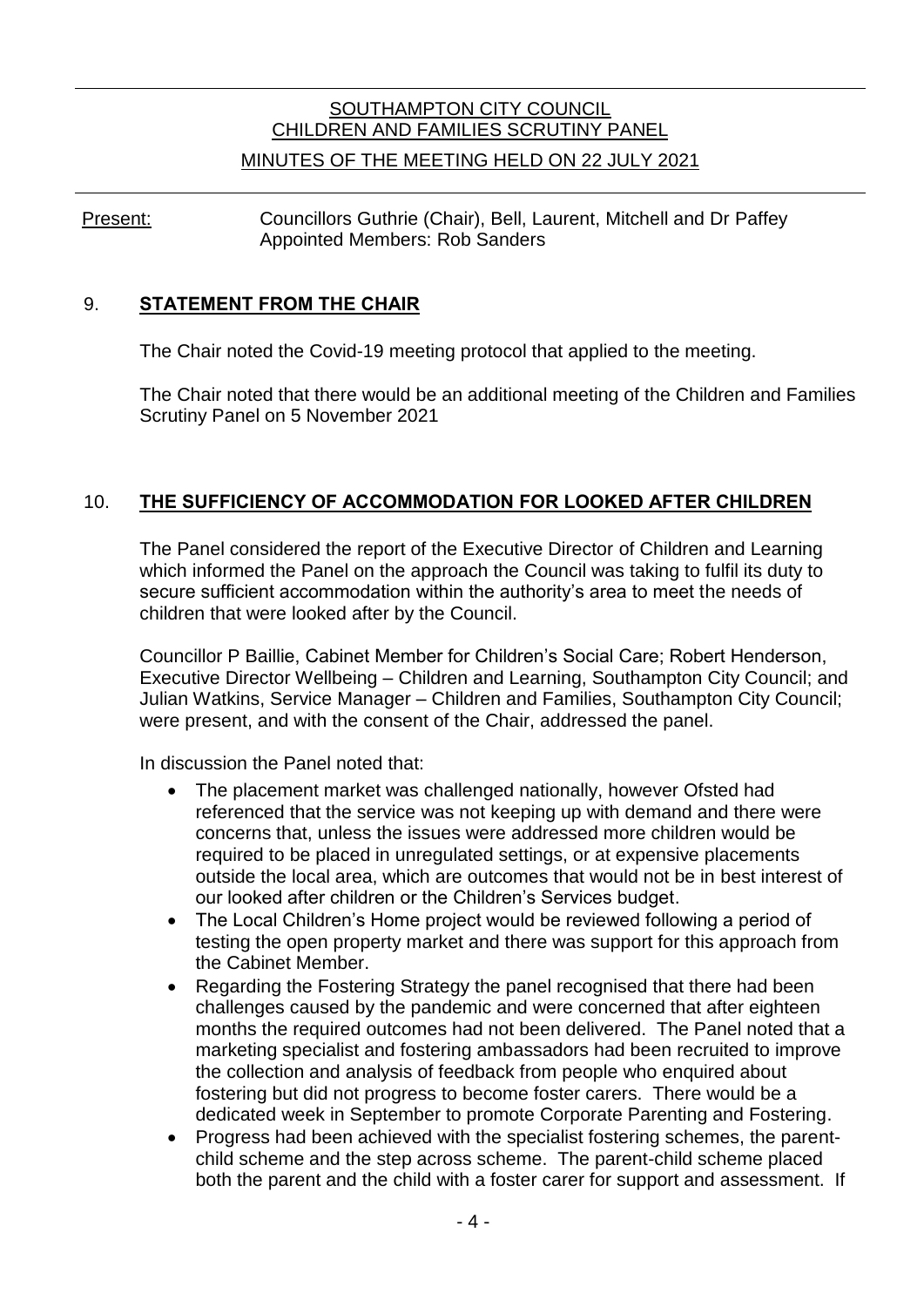the assessment failed for the parent, the child would be moved onto a separate placement.

• The long-term solution would be to intervene early to support children and families so there are less looked after children in Southampton. The Panel noted that like a lot of local authority's early support services had been stripped away through austerity which had contributed to an increase in children needing social work intervention. The Children and Learning service would be investing in the development of the early help offer to provide support when problems first emerged before they evolved into a problem requiring social work intervention.

## **RESOLVED:**

- (i) That following the identification of a suitable property to accommodate a children's home, ward councillors and planning officers would be engaged prior to the start of the planning application process to help facilitate a positive discussion with the local community.
- (ii) That data relating to the number and percentage of looked after children aged 16+ accommodated in semi-independent provision would be circulated to the Panel.

#### 11. **REVIEW OF THRESHOLDS IN SOUTHAMPTON – THE PATHWAYS DOCUMENT**

The Panel received and noted the report of the Executive Director of Children and Learning which requested that the Panel noted the progress made in reviewing local thresholds and the next steps in embedding the Pathways document.

Robert Henderson, Executive Director Wellbeing – Children and Learning, Southampton City Council; and Julian Watkins, Service Manager – Children and Families, Southampton City Council; were present, and with the consent of the Chair, addressed the panel.

In discussion the Panel noted that:

- In June 2021 only 16% of contacts received through the front door had become referrals. The number of Section 47 assessments carried out by the service was high but many of the assessments completed did not progress to Child Protection Plans.
- Over the last six months a working group had been established which included a range of local partners and had developed a network of trust and collaboration in the city. The working group had reviewed the Thresholds document and developed it into a Continuum of Need document.
- The focus had moved to a needs-based assessment of children and families, instead of a threshold meeting assessment, so that support was targeted to meeting the child's needs and not delayed until they meet a threshold
- The language used in the document had been changed so that professionals were invited to provide information about the needs of a child and then the service would help them find the right services which would provide the child with the right support to meet their needs which could be early help, community support or social work assessment and plan.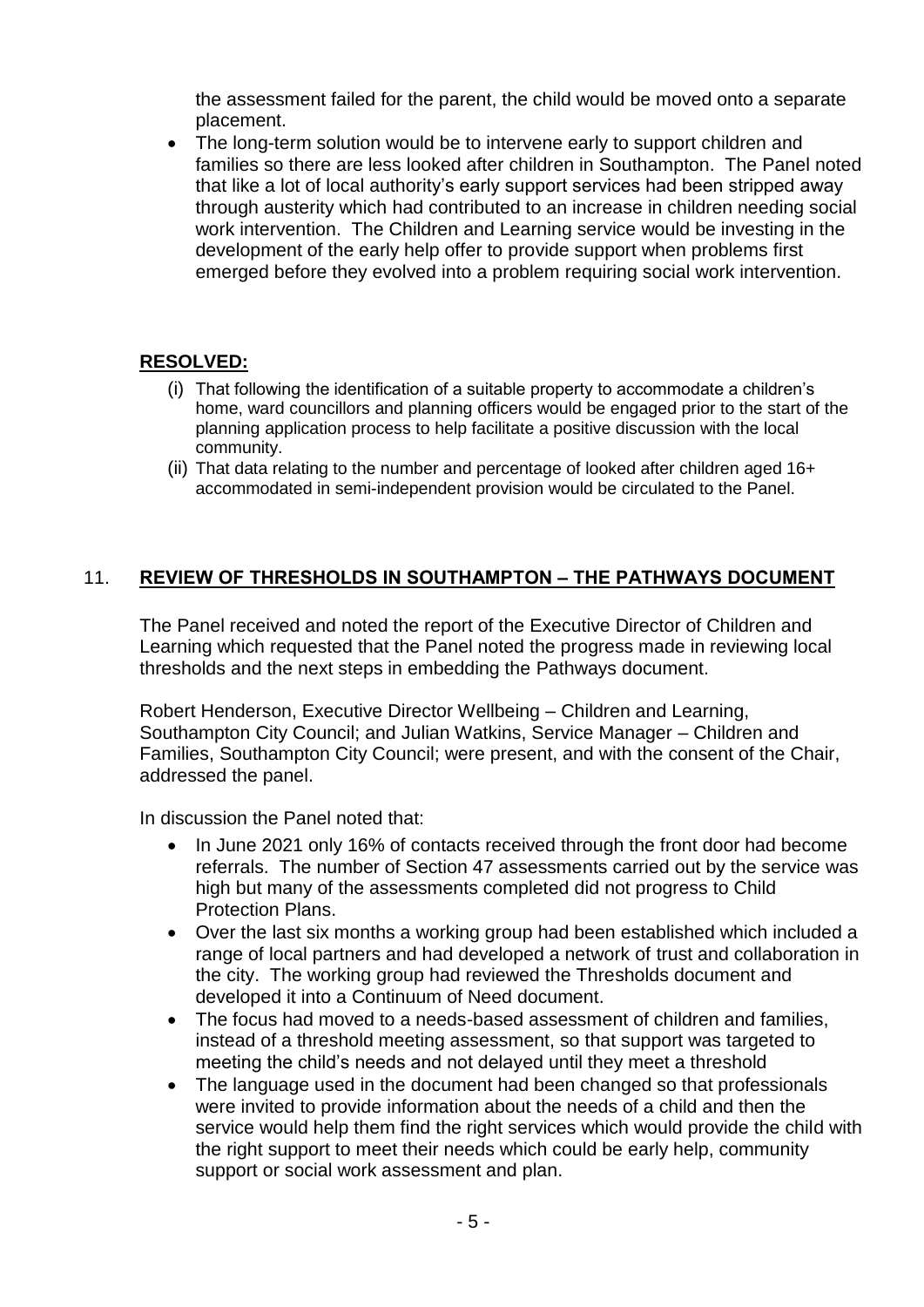- The adoption of the Pathways document required staff and partners to make a cultural shift to thinking how do I work with this referrer to meet the needs of the child, instead of always taking on responsibility for meeting all the needs of that child with specialist intervention.
- There would still be resource challenges and ways to resolve these challenges would be required. There was a richness in the voluntary and community sector, but it was fragmented. The Executive Director for Children and Learning wanted to invest in building capacity in that sector to ensure that services were delivered in the communities where they were needed.
- The children who were already in the system were essentially already in the right place, but should they be re-referred into the system then they would come across this new approach.
- The Continuum of Need and Pathways document had been sent to the Local Safeguarding Children Board and to Hampshire County Council Children's Services for review
- The Children and Families service would be hosting a launch event in October for the children's resource hub (Multi Agency Safeguarding Hub) which would reflect the new emphasis on partnership and early intervention approach instead of just safeguarding.
- This was one part of the success measures that had been put forward for improvement, and all of the success measures would be reviewed by the Panel as part of the 2022-2023 schedule of meetings.

# 12. **CARE DIRECTOR IMPLEMENTATION FOR CHILDREN AND LEARNING**

The Panel considered the report of the Executive Director for Children and Learning which provided an update on the forthcoming implementation of CareDirector

Alison Milton, Strategic Finance and Commercialisation Project Manager, Southampton City Council, was present and with the consent of the Chair addressed the Panel.

In discussion with the officer the Panel noted that:

- CareDirector was different from Paris as it was like a web browser application, with a simplified log on process and improved layout for practitioners to view information.
- Phase three of the project included the creation of an online portal that would enable staff from partner organisations to log in and view only the information that they needed to view.
- CareDirector would only go live when the project board, chaired by the Director of Children and Learning, were satisfied that the eleven clear criteria for the project had been met.
- The data on Paris had been archived so that it would still be available as read only after the transition to using CareDirector.
- An external training provider would deliver virtual training to staff and would also provide access to the training materials at the end to for any catch up training for staff who missed out.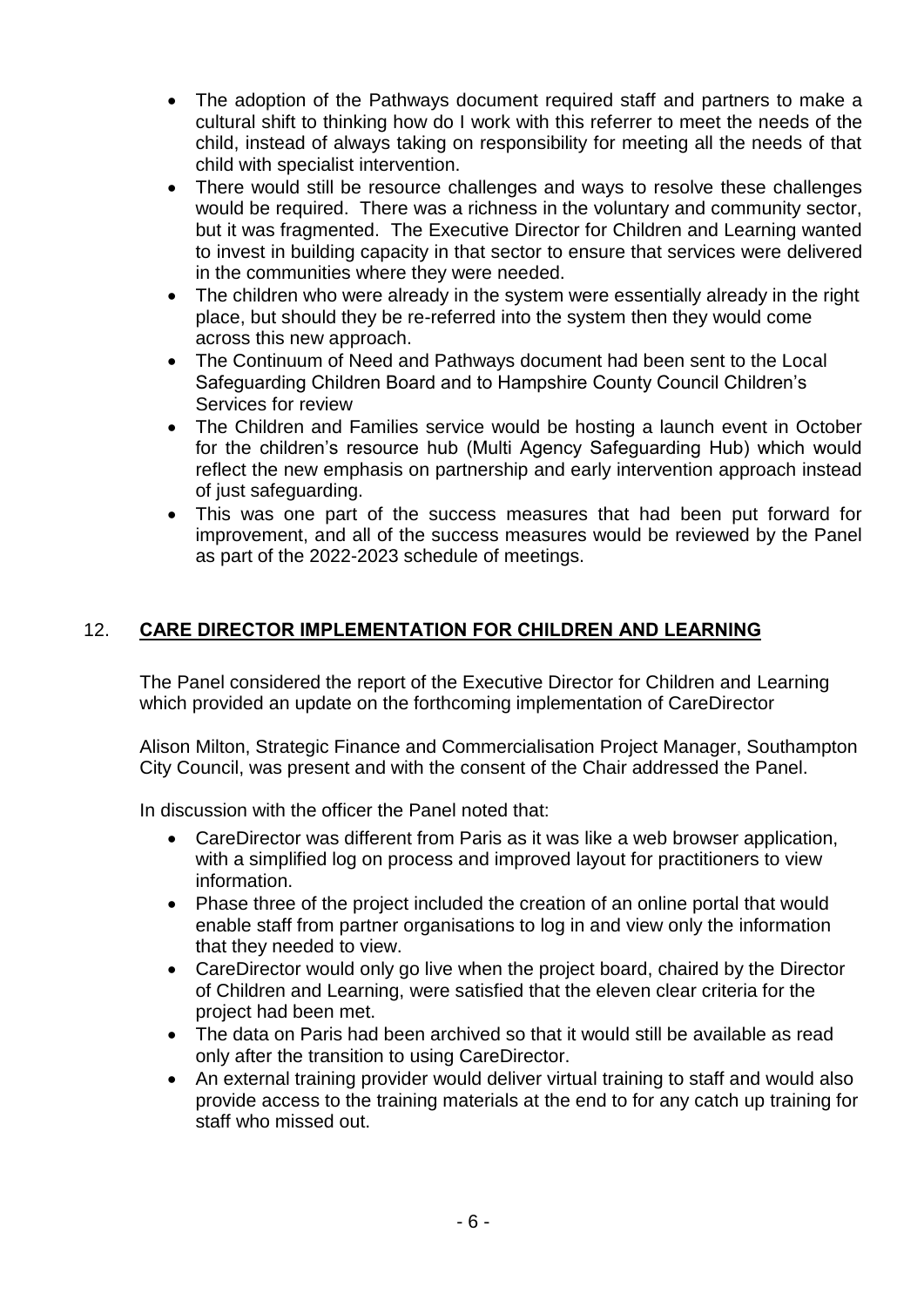The governance arrangements for CareDirector included three boards, for Adults, Children's and Finance users that would meet twice a year to review CareDirector and make sure that it was still meeting the needs of the service.

**RESOLVED** that when CareDirector had been implemented as a live system, the panel would be provided with the following information:

- 1) The percentage of Children's Services and Learning staff who have undertaken training on CareDirector, where it is deemed appropriate for them to do so
- 2) Staff satisfaction levels with the new system

# 13. **CHILDREN AND LEARNING - PERFORMANCE**

The Panel received the report of the Service Director, Legal and Business Operations, which recommended that the Panel considered and challenged the performance of Children and Learning Services in Southampton.

Robert Henderson, Executive Director Wellbeing (Children and Learning), Southampton City Council; and, Julian Watkins, Service Manager, Children and Learning Department, Southampton City Council were present and, with the consent of the Chair, addressed the Panel.

In discussions with the officers, the Panel noted the following:

- That twelve percent of children on a child protection plan had not received a visit within 3 weeks. The Service Manager was focused on the quality of the visit rather than the frequency of the visits as he believed that fewer good quality visits would be more effective than more frequent poor quality visits.
- Expertise in supporting Unaccompanied Asylum Seeking Children and specialised accommodation for them needed to be developed to catch up with other places in the country.
- The service had recruited 30 new social workers in the last 2 months and 10 'grow your own' social workers would be starting in September so the use of agency staff could be gradually phased out.
- The number of care leavers in suitable accommodation was at the highest level it had been for years.
- There was in increase in Missing Children in June

## **RESOLVED:**

- 1) That commentary for CP8-QL, the percentage of children subject to a Child Protection Plan seen in the last 15 days, would be provided to the Panel which included additional detail on the reasons why visits are not at 100%.
- 2) That, reflecting concerns about the increase in numbers and the associated risks to the children, the Panel consider in detail the position with regards to missing children at the 31 March 2022 meeting.